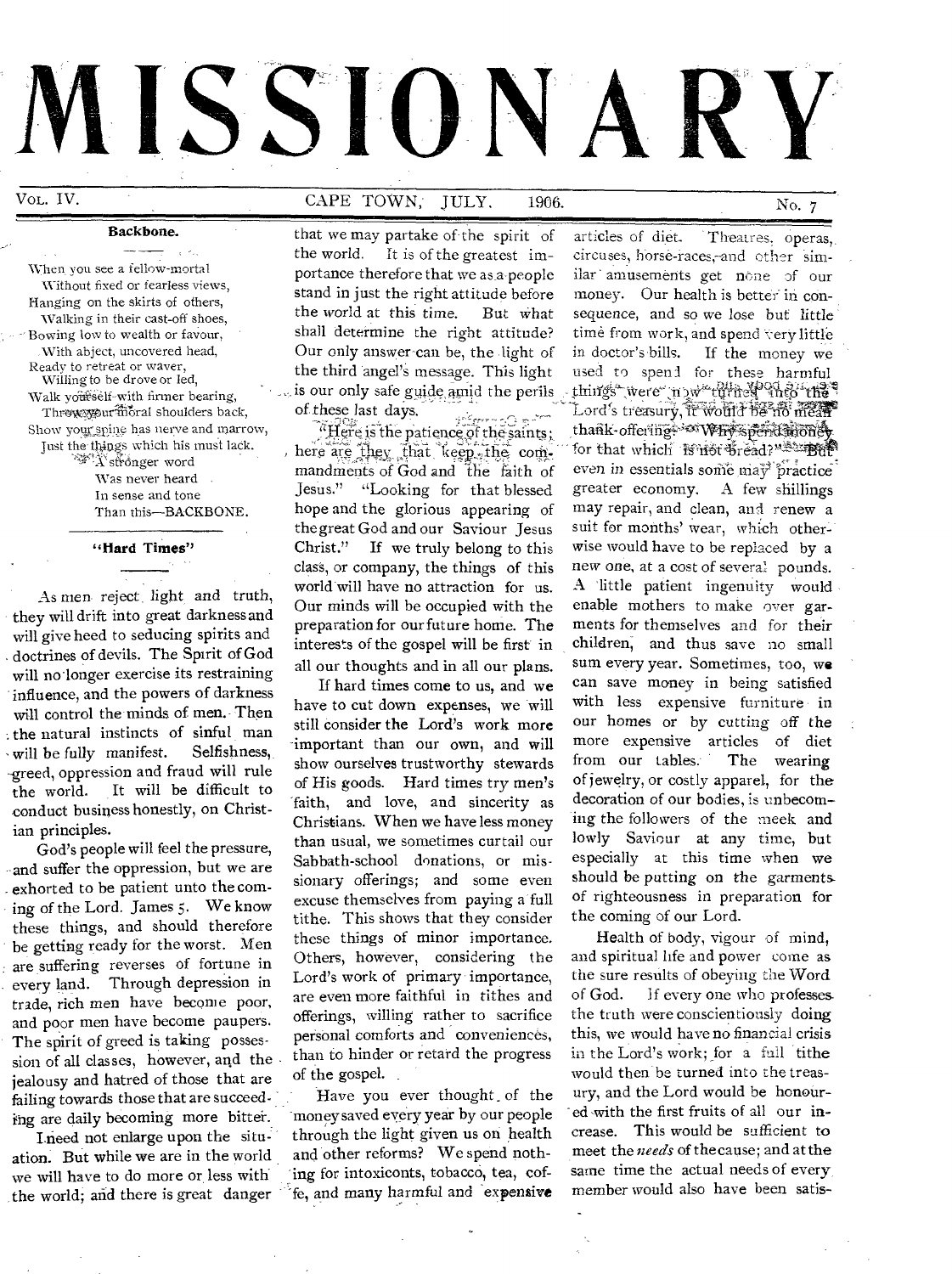fied, and thus the promise would be verified. "Seek ye first the kingdom of God and His righteousness, and all these things shall be added unto you."

If every one were diligently working for the Lord, in his daily vocation (farming, carpentering, dressmaking, painting, & etc.), when a "hard times" crisis comes, all would meet it together, and the cause, being first in mind of every one, would receive the benefit of the united sacrifice of the entire body and so would make progress in spite of hard times.

*Now* is the time to invest in a safe cause. It is *fime* to abandon this world'S treasure even as mariners "Abandon an old ship which has been condemned as unseaworthy. The recent shaking of cities and the speedy destruction of life and property is but a foretaste of the awful calamity which awaits this world. The only treasure of value in that day will be the treasure transferred, by investment in the gospel work, to the banks of heaven. Just now, I repeat, is the time to invest. - The needs of the cause should be to every one a strong appeal. The. true Christian will feel more deeply the need of the Lord's work -in a crisis' than his own personal needs, and he' will then show himself trustworthy and faithful. In unity there is prosperity and success. The prosperity of the cause in the Cape Conference depends upon the unity of mind and effort of the workers and members composing the Conference. In the storm that is coming every ship but the good old gospel ship will go down, but the Captain of this ship has secured the right of way, and a safe passage into port. Not one of this ship's crew will perish, not a shilling invested will be lost. It will take *all to* buy the field, but its treasure cannot be estimated.. Of the joys of the redeemed, the half has never been told. Who will be there? Matt. 7 : 21. Matt. 25 : 21.

I. J. HANKINS.

# **The Cape Colony Conference**

The treasurer having called the attention of the Conference Committee to the state of our finances, a meeting was appointed in Cape Town to consider this question. Upon examination we learned that the conference is paying to its labourers, including expenses, about  $£550$  per quarter, or  $£2250$  per year. Our present income ammounts to about  $\oint$  400 per quarter, or  $\oint$  1600 per year, thus leaving a deficit of about  $f$ 700 for the year.

The Committee saw that something would have to be done at once to meet the situation, and set to work to remedy it as quickly as possible. By changing the work of some of the labourers and by reducing the wages paid to others we are able to save fully, half of the present deficit. The question then arose what should we do to make up the balance, and it was suggested that we appeal to our, people, Accordingly Elder Hankins and the writer were chosen to write up the situation and make the appeal.

It is God's plan that when. "one member suffers, all the members suffer with it." This reduction of wages will cause some of our labourers to suffer. I know that some of them were scarcely able to make ends meet before, and now they will be greatly perplexed. We are aware that times are hard and money is difficult to obtain, and we have feared that this may lead some to withhold their tithes from the Lord's treasury.

We are thankful that the most of our brethren are faithful in returning to the Lord His own. But we fear that a few are negligent. To such We say, you can not afford to be negligent at this time. There never has been a time when we could, but now when so near the time of Jesus' coming we must be faithful.

As a reminder of **our** obligation to Go<sup>t</sup>, and our duty towards His cause, *we* have decided to ask all our that this be done Sabbath, August 4.

To assist in this study we have prepared readings, also have chosen some extracts from the testimonies which will be found on another page. We ask all our people to prayerfully study this subject. We believe it would be a blessing to our brethren in the Natal-Transvaal COnference to unite with us in this study.. All who understand and do their duty will enjoy the study, and all who do not understand it we hope may receive light and walk in and enjoy the blessing promised to those "that do."

W. S. HYATT.

 $\mathcal{L} \in \mathbb{R}^{N}$ 

ata ke sua

# **Personal Missionary Work**

# Dear MISSIONARY,-

Brother Fortner has asked me to,send a short report, and as I enjoy reading the reports of others so much perhaps it is only fair that **I** should write a few words. When Ffirst came to Fauresmith I wondered what I could do in the way of missionory work, and the thought came that 'I could gather some children and read a little to them on Sabbaths. While visiting a friend I suggested' this ' Plan, and she said at once that' I could use her front room and that 'her -grandchildren would tell their little friends to come.

We met the first time last October to have a little reading and talk about the Bible. We call it our "Bible Class." The children range from fifteen years of age down to two. The friend in whose room we meet is also present. I am a poor teacher and was so glad when kind friends sent us the *Youth's Instructor* and *Little Friend,* as they have been a' help. Although they were used papers, the children were so glad to have them. Thanks to the young friends, at Union College, we *now*  have a club of *Little Friends* direct from the.publishers. We study the lessons as well as we can, take up the collection (although that is very small) and you will see by the 'Sabbathchurches and people to take up this school report that we are enrolled as. subject and study it, and suggest a Sabbath-school. I should like to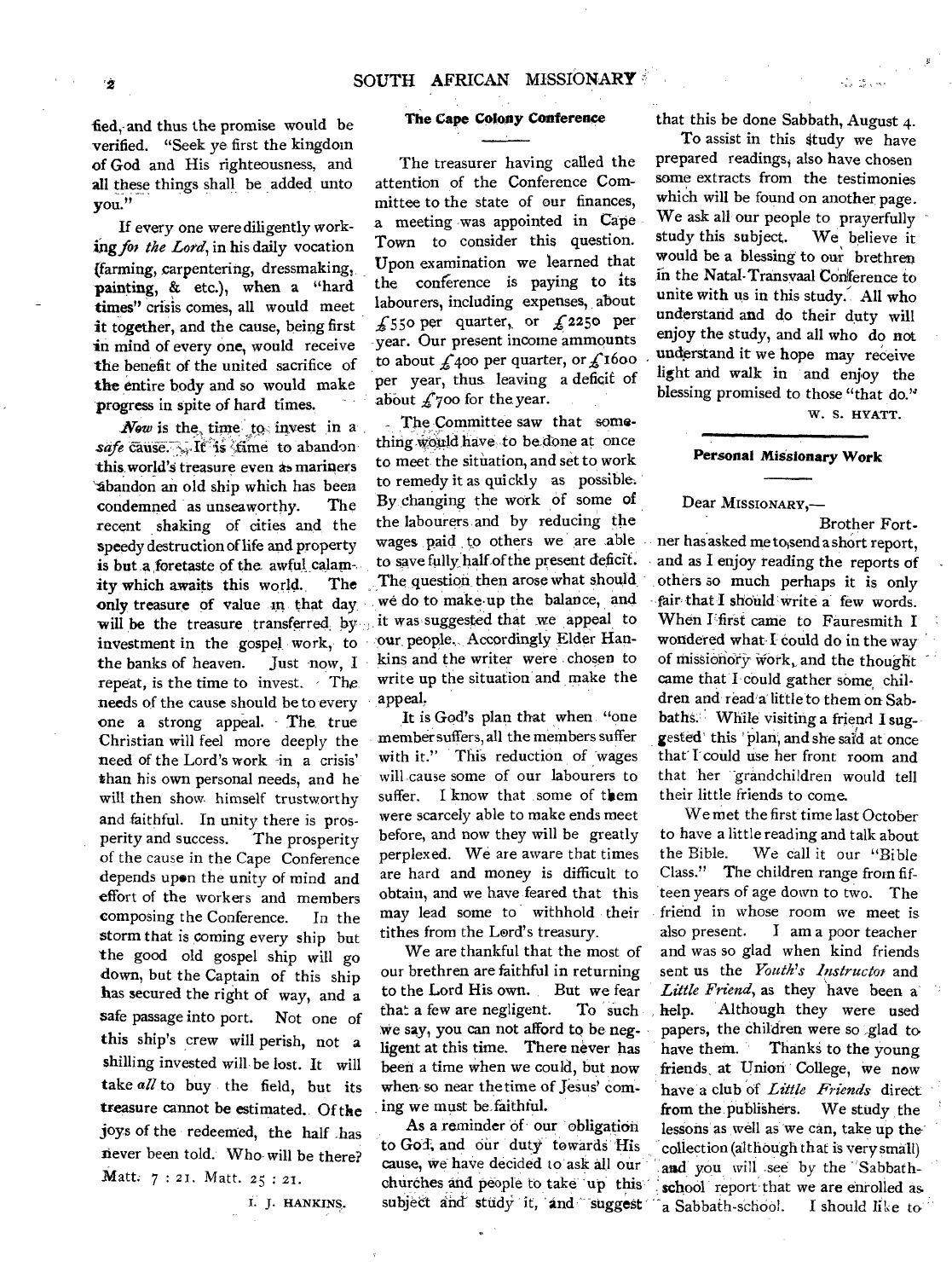# SOUTH AFIRCAN MISSIONARY 3

say that we would still be glad of any papers, even if they are old. So many hands go up for them, and it is hard to divide five between twenty.

Perhaps I might mention also that the *Sentinel* and *Zions Wachter* are beginning to be known here. I shall have to take a double number of the *Wachter* next month, so many prefer Dutch reading. I hope when we have another camp-meeting to be able -to attend and bring some interested friends with me. The lady who lends me her room is putting by a certain amount each week for camp-meet $n =$  It is not too soon to pray for a blessing on that gathering. What a privilege to be "helping together by prayer." Please remember us in Fauresmith,

FANNY C. BOURNE. *Fauremsith, 0. R. C.* 

# **Quarterly Meetings at the Cape**

At the present time the members of the Cape Town church hold their meetings at three different places, and as it is difficult to get together they hold as many quarterly meetings also. The last Sabbath in June the writer met with the members who worship in the church in the city, while Elder Hankins met in Salt River. There was a good attendance of our people at the meeting. After **a** short exhortation we enjoyed a good social meeting. Then followed the rordinances of :he Lord's house. The meeting was one of that quiet, sweet kind that we all enjoy. We recognised the presence of the Holy Spirit in our midst.

On the first. Sabbath in July, Elder Hankins went out to Parow and held the ordinances with the company there, while the writer met with the Claremont church. A few words were spoken, showing how Christ's life of service is revealed in the ordinances of feet washing, and how the plan of salvation is clearly brought before us in the emblems of His broken body .and spilled blood. then followed a good spirited social

meeting. Many good testimones were borne, and several letters were read from absent members, after which the ordinances were celebrated. After dinner a few of us assembled at the home of Sister Wessels, and there we administered the emblems of Christ's broken body to His servant who was unable to be at the meeting. This was a blessed privilege to me.

Sabbath afternoon the church met as usual for the study of the testimonies. These studies are proving a great blessing to the members of the church. There are now five families of our people living in the vicinity of Wellington. These are members of the Claremont and Cape Town churches. We hope soon to see them organised into a company and arrangements made whereby they shall have the ordinances every quarter. Hard times are driving our brethren out to the farms, and two more families have moved out near Stellenbosch. May the Lord make them each missionaries, that they may let the light shine out brightly.

W. S. HYATT.

# **Help from America**  MIMMIFIMILIMINSI•10

(Below *we* present a letter received from one of our Secretaries of Young People's Work. In that Union Conference the young people are raising the funds *necessary* to support three of our native *teachers.* Elder G. W. Reaser has felt a deep interest in the prosperity of this work and has found several individuals who are willing to support a native teacher. We also give extracts from his letter.

W. S. H.)

"We have all been trying to do our best, or so it seemed to us, to interest the young people in this work. Thus far Sister Harrison has sent to the Mission Board thirty-five dollars.

Sister Stone's young people and mine have each contributed thirtyeight dollars which has been sent to the Mission Board. \_ I thought it might be best to giveyou these figures,

that you may know just what we have done.

Many of the children in this church are raising missionary gardens, chickens ,etc., for the work in Africa. The interest they manifest is very pleasing.

# MRS. METTIE R. LENKER."

"Enclosed please find \$5o.00 which is the offering of J. T. Errington and his wife towards the support of a native worker in Africa, and one in India. Brother Errington intends to keep up their support, not only for one year, but continually if he is kept in touch with the work, and recieves encouragement which will justify the outlay.

I think I will suggest that the native worker in Africa be selected in connection with Brother Armitage's Station near Gwelo."

*G.* W. REASER.

### **Questions on Tithing**

What is tithing? Shall we pay tithe on all money that comes into our hands from our business? or first deduct the expenses of the business?  $-r.$  s.

The tithe is a tenth. Gen.  $28:22$ ; also Num. 18 : 21. We are to pay a tithe (tenth) of all the Lord gives us, and not of what He gives to another. Jacob promised to give the tenth "of all that thou shalt give me." He did not give a tithe of all of Laban's flock because they were in his care, but of that part of the flock which God gave to *him*. This is all that God asks of us. A canvasser should not pay tithes on the price he receives for the bookS, but on HIS PROFITS ON THE BOOKS. A business man is not required to pay tithes on his  $f_{5000}$  worth of goods he may sell, but on his *profits.*  With a farmer it is the same. He is to pay tithe on his profits. Hired help and rent are not profits. A man who pays- grain rent would not 'be expected to pay on the owner's part. This is his business. Just as it is with a man who pays cash rent, he would not be expected to tithe the owner's part. He alone is responsible<br>for that. If all will give an honest If all will give an honest tithe (and there can be no -other), as did Jacoh.When he, gave it on "all that thou shalt give me," they will meet the requirements of the Lord.. W. S. HYATT.